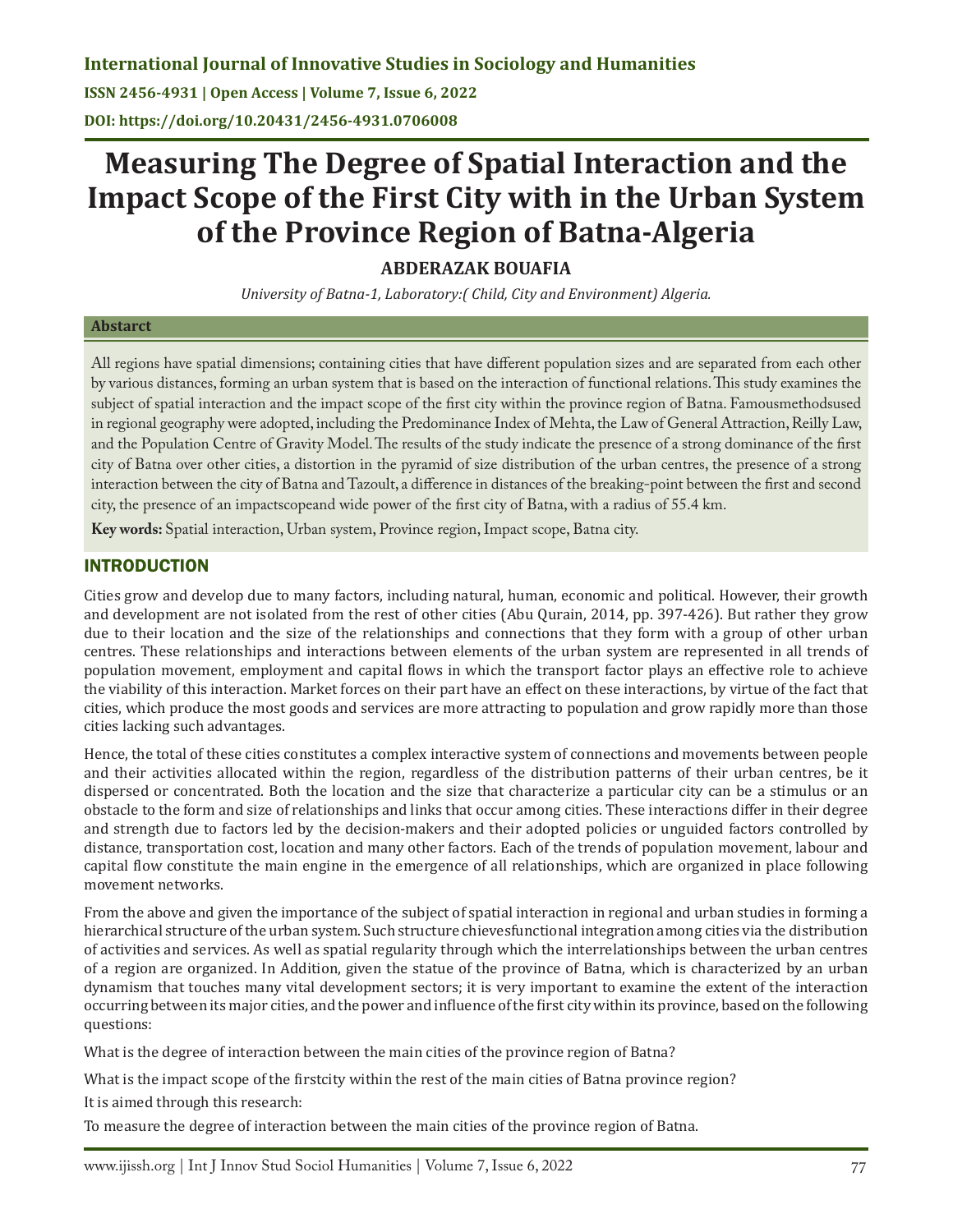### METHODS

To identify the extent of influence of the first city within the province region of Batna.

In order to identify these statements, this study rely on the quantitative approach and the statistical method. Through monitoring and analyzing the situation of the province of Batna in terms of the degree of spatial interaction and the strength of the first city's influence, using famous analytical models represented in:

- Predomination Index of Mehta.
- Law of General Attraction (theory of mutual influence).
- Breaking-point Law (Reilly law).
- Population Centre of Gravity Law.

# KEY CONCEPTS IN THE RESEARCH

#### **City Size**

(Al-Jukhaidib, 2007, pp. 1-38).

"It is the number of residents living within the boundaries of the city, according to population censuses and estimates".

#### **Hierarchy of Cities:** (Al-Jukhaidib, 2007, pp. 1-38).

"It is meant by it, the size grading of a variety of cities, so that the base of the pyramid includes cities of small sizes, while at the top of the pyramid is the first city in the province or state"

#### **Polarization**

"It is a meaning that refers to unilateralism in attraction, Brad Barry (1982) called it 'centres that are characterized by a large production of services and goods, and whose environments are desirable for living in.' These privileges through which such centres attract the total population depend on the compatibility between the size and distance between the polarized urban centres and the lesser points of stability" (Al-Jukhaidib, 2007, pp. 1 -33).

#### **Region:** (Diab, 2012, p. 462).

"A spatial unit constitutes an integrated whole characterized by a common origin and interconnectedness of its components. The internal interconnections and interaction differ from the external ones in terms of their stability and strength. It is an organically integrated place, where the components of the territory and the potential of selfdevelopment and control meet".

#### **Region's Urban Network**: (Al-Wakeel, 2006, p. 77).

"Aconnected and interrelated group of urban clusters that can extend over the entire region, thus becoming regional".

#### **Urban Clusters:** (Taameya, 2012, p. 10).

"The basic structure of the regional urban network, which usually contains a group of clusters with different urban degrees. In many cases, this structure follows a hierarchy; the base of which is a group of clusters of lesser gradations, and the top of which is an urban agglomeration with a higher degree".

#### URBAN SYSTEM

The urban system was defined as (Abu Qurain, 2014 pp. 397-426): "The group of cities located within a specific geographical area, whether a state, a region or a governorate, which are linked and interact with each other functionally and economically to form an integrated entity, where each of them affects and is affected by the rest of the elements of this system".

# URBAN DOMINANCE (FIRST CITY)

Urban domination is the tendency of the population to concentrate in large cities, or the concentration of the largest percent of the population of a country or region in a large city or two, and their control over the rest of the cities (Maho Jamil and Qadir, 2017, pp. 1-29).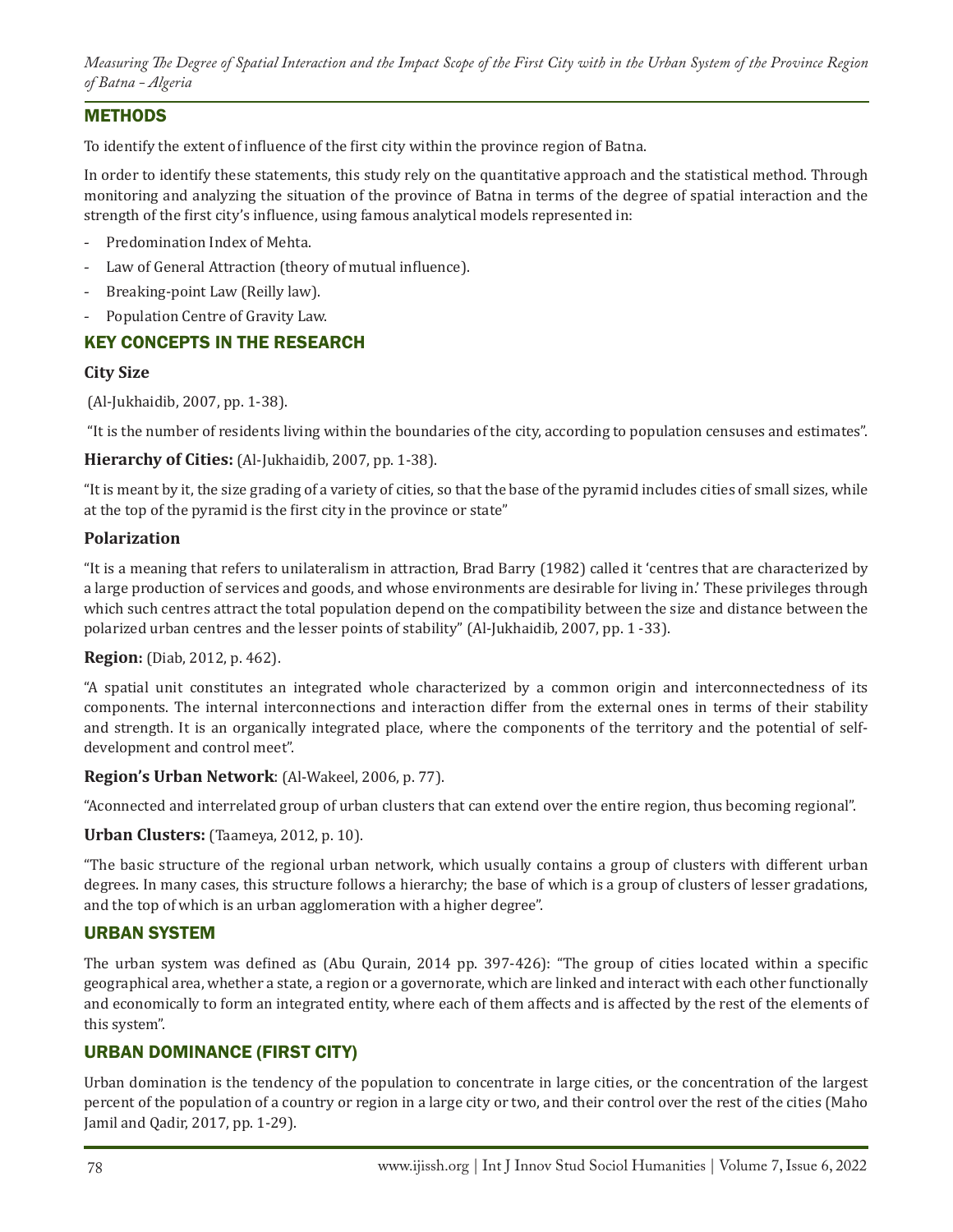# **Mehta Index for Measuring the Degree of Urban Dominance**<br> $Mi = \frac{M1}{M1 + M2 + M3 + M4}$

Where it is extracted from the following equation (1)

M1: size of the first city

M2: size of the second city

M3: size of the third city

M4: size of the fourth city

If the result is limited to:

0.65-1: high dominance for the first city (extreme superiority).

0.54-0.65: the level of dominance is (superior).

0.41-0.45: the level of dominance is desirable.

Less than 0.41: the level of dominance is low for the first city.

#### SPATIAL INTERACTION

Special interaction is the movement of forces within an urban system, assisted by different transportation systems and development corridors that link cities, whether near or far. Such interactions between cities differ in strength; as they are strong in some cities and weak in others.

Among the concepts of spatial interaction (Bin Ghadban, 2018, p. 57) "is the outcome or result of the connections between places for economic, spatial and social purposes. From this concept of spatial interaction, it is possible to identify the reciprocal relations between the individual and his environment. The reciprocal interaction is a link between two groups of any kind, so that the effectiveness of each is partly determined by the effectiveness of the other."

#### SPATIAL INTERACTION MEASURES

Several measures have emerged that explain and determine the relationships between cities of a region, including:

#### **Law of General Attraction (Theory of Mutual Influence)**

The idea of the law of general attraction goes back to the famous physicist Newton, and the associated scientific development brought about by 'Quantum Theory', according to which it became possible to determine the probability distributions of objects' locations. This concept of physics corresponds in the field of regional geography, to the locations of cities and their distribution patterns within any region. Thus, spatial interaction is a consequence of the importance and potentiality of the place that stimulates interactions and what happens in terms of relations between cities (Al-Atarkji and Falih, 2014, p. 28).

Law of general attraction is one of the simplest formulas, as it represents an attempt to study two main factors that control the process of mutual influence between cities and the degree of their interaction, namely the size of population and the extent of distance (Al Sufouh, 2000, p. 182). Izard (1956) describes the power of place in any of the elements by 'the mass' that is in accordance with certain principles and elements, controls the behavior of individuals and groups, and determine their effectiveness. As the existing relationships between regions are considered a type of interaction, and from it the principles not only define behaviour, but also determine the intensity and frequency of interaction that is affected by the strength and size of the mass. The relationship is also affected negatively and positively by distance, giving the conclusion that the relationship increases with the population size and decreases with the far distance (Al-Atarkji and Falih, 2017 p. 28). Therefore, the degree of interaction and the relationship of mutual influence between two groups are proportional to their size of the population and inversely with the length of the distance between them according to the following equation (2):

$$
F = \frac{G M1 \times M2}{D^2}
$$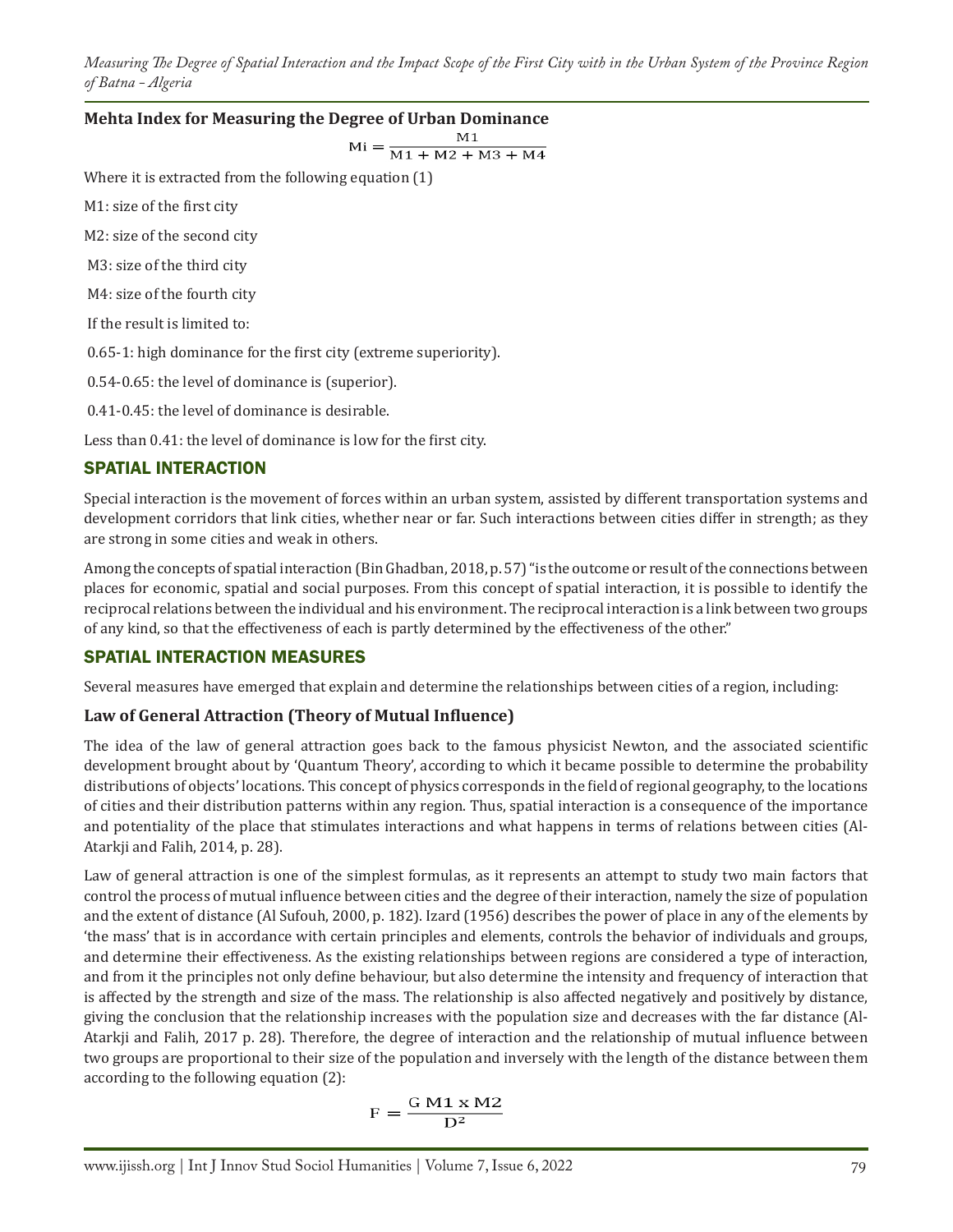# whereas:

- • F: the force of attraction
- G: a constant representing the force of attraction
- M1 and M2: size or mass of the two cities
- D: the distance between M1 and M2

# **Breaking-Point Law (Reilly Law)**

The first revisionofthe theory of reciprocal influence' is evident in the equivalence 'theory of break-point or zero gravity', which is a successful attempt to find an appropriate method that helps to predict the location of the boundaries between two cities of different size (Al Sufouh, 2000, p. 187).As when there is a sufficient set of breaking points around one of the two cities will help theoretically to define the boundaries of its region (Al-Saadi,2007, p. 90).The breaking-point can be determined through the following equation (3):

Breaking Point = 
$$
\frac{dij}{1 + \sqrt{Pi/Pj}}
$$

whereas:

- Dij: the distance between two cities i and j
- Pi: population of the large city in size
- Pi: population of the small city in size

# **Law of the Population Centre of Gravity**

It is a formula to calculate the extent of population concentration around a certain point, that point is often the first city. As it depends on finding the distance between the population centre of gravity and the surrounding cities with their population numbers based on the following equation (4): (Al-Jaafari and Samha, 2017, p. 110).

• R: the radius

$$
R = \sqrt{\frac{\sum D M^2}{\sum M}}
$$

- M: the number of inhabitants in each city
- • D: the distance between these centres and other cities

# THE ROLE OF SPATIAL INTERACTION IN BRINGING ABOUT SPATIAL ORGANIZATION

The concept of spatial organization appeared in the seventies of the last century, by geographers in their studies and writings, as "the spatial organization of society is the relationship (interconnection) of spatial-functional structures (labour, production, and investment in nature) and infrastructures that aim to achieve a necessary production for societal living conditions; by aligning with the objectives on the basis of economic laws, which in its turn affect the formation of a specific social organisation (Al-Dibs, 2015, p. 261). Therefore, spatial organization based on its concept will help in the optimal distribution of production, services and comprehensive development.

However, to clarify this, we need to study and analyses the status of the spatial functional and administrative functional structures, as according to (Al-Dibs, 2015, p. 265):

The spatial functional structure: it expresses all the relationships and mutual distribution of the various forms of spatial concentration of human activity. The spatial functional structure is the geographical distribution and the spatial relationships of the productive and service of human activity.

The administrative functional structure: it is a hierarchically controlled system (descending) by the administrative bodies associated with human-vital activities in a particular place.

Since cities are linked by spatial relations, these relationships have a fundamental and important role in the continuation of functional relations (Al-Jabri 2013, p. 35). Dickinson (1930)points out that city's ties fall into four categories: mutual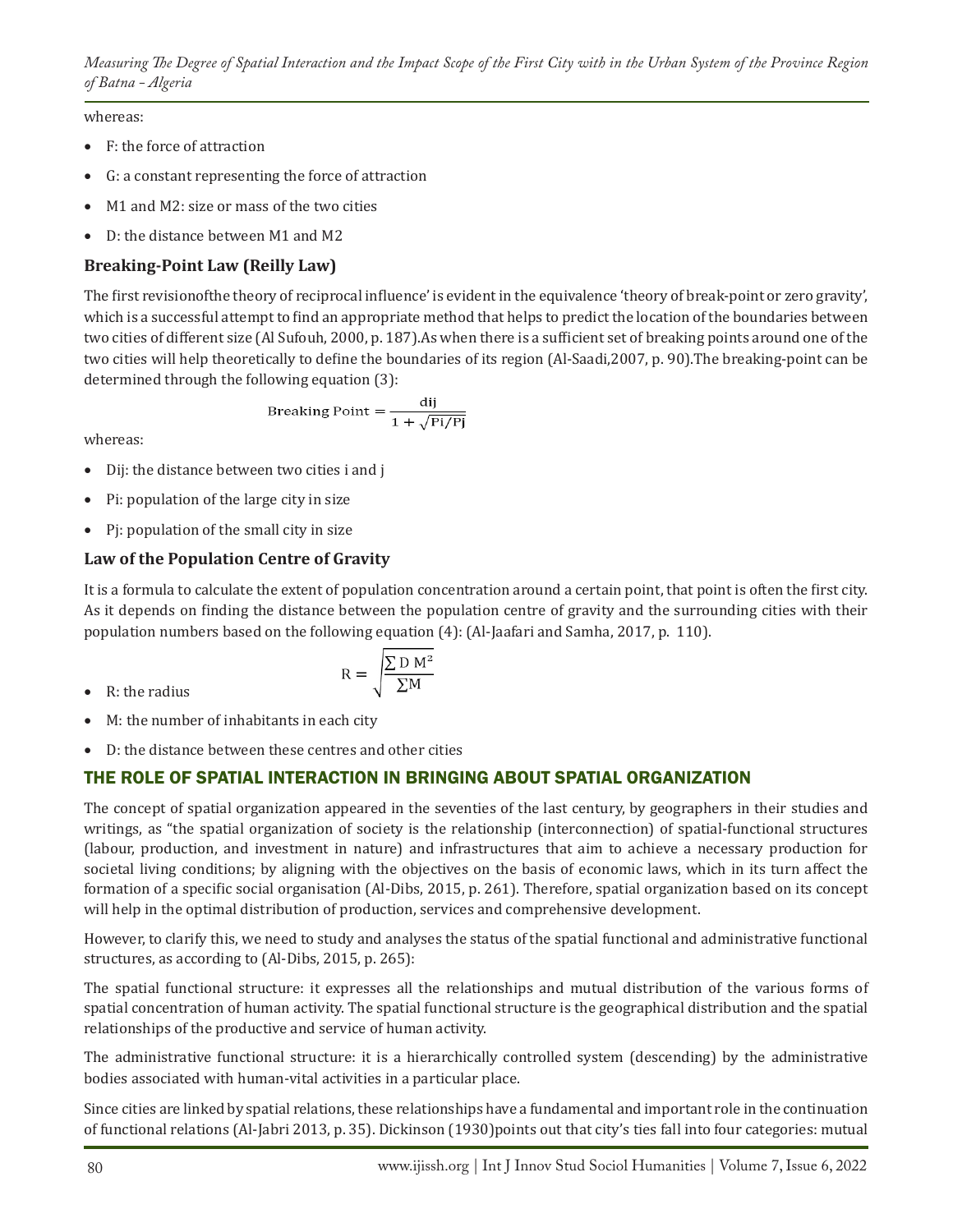trade, social ties, population relations, and city impact on land use. Smails (1947) adds that services represent the most important link between a city and its region.

# THE TIME DIMENSION OF THE RESEARCH

In this research, the timeframe was set by the population census at the end of 2017, since it is determined as the last census by the Directorate of Programming and Planning in the province of Batna.

#### **Geographical Location and Situation**

The province of Batna is located in the eastern centre of Algeria, capital of the highlands, situated between the Tell Atlas in the north and the Saharan Atlas in the south, which are the main features of the province's surface. The province covers an area of 1203,383.76 Km2, and it is located between the longitudes 4° and 7° east, and the latitude 35° and 36° north. The province of Batna is bordered by the provinces of Umm El Bouaghi, Mela and Setif to the north, Khenchela province to the east, Biskra province to the south and M'sila province to the west

#### **Administrative Division**

The province of Batna has known many administrative divisions after the independence, as it included six departments in 1966 that are Batna, Biskra, Khenchela, Arris, Barika and Merouana. It was re-divided in 1974 and both the districts of Khenchela and Biskra were promoted to provinces. Then came the new administrative division, according to which new districts and municipalities were created and some were transferred to some neighbouring provinces. Now, the province of Batna includes 21 districts(Dairas)and 61 municipalities (communes), as shown in Figure (1).



**Figure 1.** Map of the administrative division of Batna Source:(Monograph Batna 2017, p. 26)

#### SIWE DISTRIBUTION OF URBAN CENTRES IN THE PROVINCE OF BATNA IN 2017

Through size distribution of urban centres in the province of Batna, a representation of the hierarchical structure of these urban centres that constitute the region was obtained. This hierarchy is based on the population ofthese urban centres and the degree of their functional and service attractively, which is reflected in their level of urban concentration. These urban centresoccupy specific positions within the hierarchical representation. The statistical data recorded during the year (2017) is adopted, to find the size of distribution pattern of the various urban centres in the province of Batna, as in Table (1).

From Table (1), it became evident that there is a defect in the hierarchical structure through the distribution of urban clusters. This is marked by the population distribution pattern, which seemed unequal and does not take the hierarchical structure type that helps to create interactions and develop functional relationships between urban centre forming the region. It is therefore, a distorted pyramid at the top and the base, where it is observed a decrease in the proportions of the lower size categories (less than 5000) inhabitant and the category (5000-10,000) inhabitant, thus reducing their role in spreading growth as it is the cornerstone for the development process within the region. It is also recorded a severe shortage in the second development category (50,000-100,000) inhabitant, which is almost non-existent, only in a single Centre. As a result, this defected structure requires re-reforming through a regular distribution of the population, and this can only be achieved through setting up strategies and policies to reach a fair distribution of wealth and development programs in all sectors.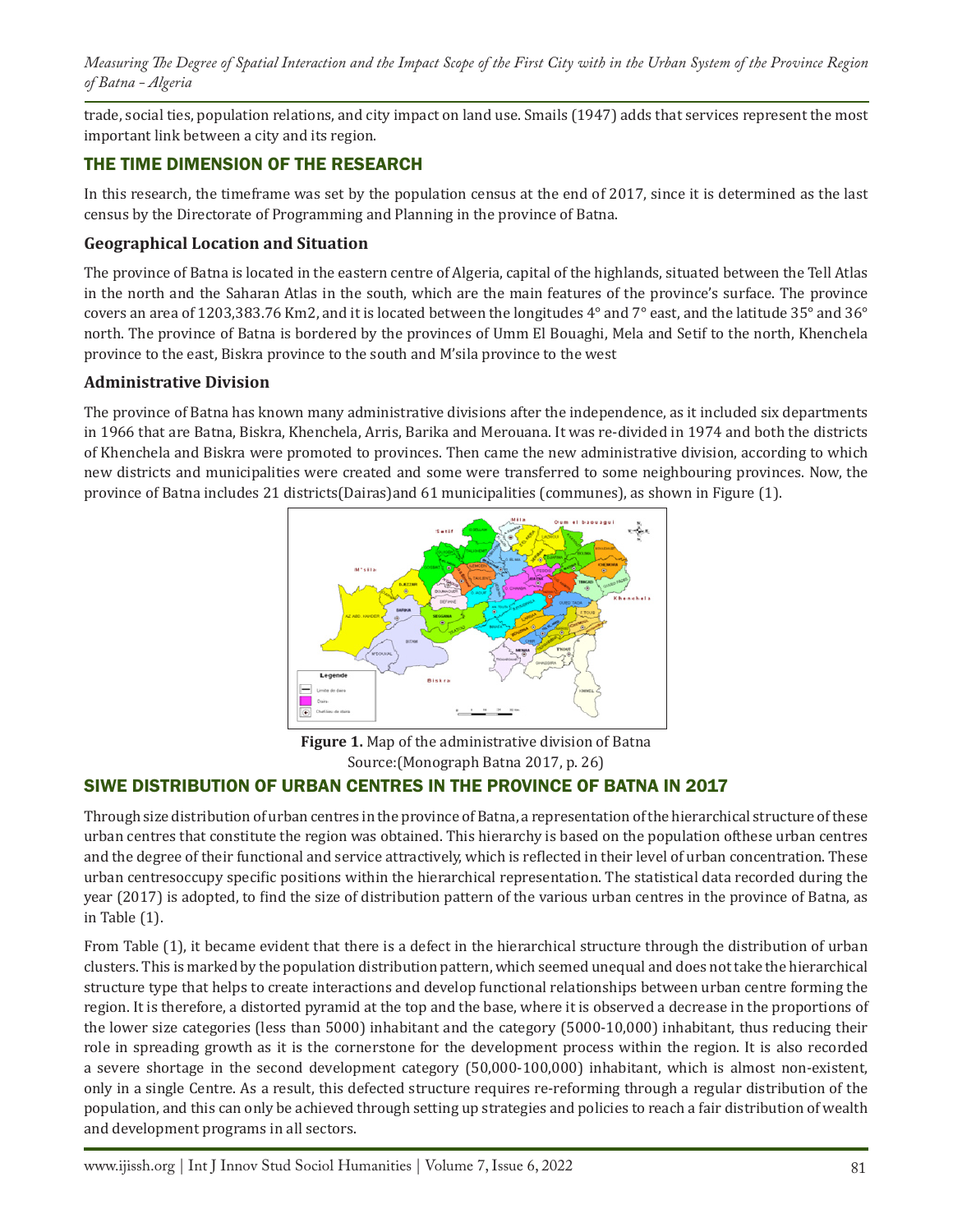| Categories size /h     | <b>Number of Centres</b> | <b>Percentage of Centres%</b> | <b>Population number</b><br>of Centres | population<br>percentage% |
|------------------------|--------------------------|-------------------------------|----------------------------------------|---------------------------|
| More than 100.000      | 2                        | 3.27                          | 465.554                                | 35.63                     |
| From 50.00-<br>100.000 |                          | 1.60                          | 68.520                                 | 5.25                      |
| From 20.00-50.000      | 12                       | 19.67                         | 332.246                                | 25.42                     |
| From 10.000-<br>20.000 | 23                       | 37.70                         | 305.193                                | 23.35                     |
| Less than 5.000        | 10                       | 16.39                         | 26.076                                 | 2.00                      |
| Total                  | 61                       | 100.0.0                       | 1397.000                               | 100.00                    |

**Table 1.** Size distribution of the population categories, year 2017.

Source: (The author, 2019), Monographic accreditation of the province of Batna, 2017.

### MEASURING THE LEVEL OF URBAN DOMINANCE

To determine the level of urban dominance in the province of Batna, Mehta index mentioned earlier was applied. By using equation (1), results in the following table were achieved:

**Table 2.** Level of urban domination (2017).

|      |         |         |        | Time period   First city Batna   Second city Barika   Third city Ain Touta   Fourth city Merouana   Mehta index |      |
|------|---------|---------|--------|-----------------------------------------------------------------------------------------------------------------|------|
| 2017 | 339.160 | 126.394 | 68.520 | 42.936                                                                                                          | 0.58 |

Source: (The author, 2019), Monographic accreditation of the

province of Batna, 2017.

The obtained result shows that the dominance level of the first city of Batna surpassed the value of 0.58, as the result is limited to the range of 0.54-0.65, meaning that there is a superiority in dominance for the first city (Batna). This outcome highlights its importance in the province region, thanks to its acquisition of services and facilities that encourage the attraction of the population.

# SPATIAL INTERACTION AND THE IMPACT SCOPO OF THE MAIN CITIES OF THE PROVINCE REGION OF BATNA

The extent of influence of a city i s an evidence of the level of spatial interaction of this city and its surrounding urban centres. The magnitude of this effect is measured by the extent of spatial interaction activity, the more active and influential the interaction is, the wider the scope of influence of the city. As the scope of influence of these urban centres includes a number of residents who have a strong tendency to have access to services, trade, shopping and activities in the city, in which they belong to its influence sphere. The following analytical models were applied to study such interaction and impact:

#### **Law of Attraction**

Through the application of the 'law of attraction' of equation No. (2), and based on theresults of Table No. (3), we noticed that the highest value of the interaction index was between Batna and Tazoult with a value of (58.70), due to the proximity of the two urban centres, estimated at 14 km. While the lowest value of the interaction was observed between Batna and T'Kout with a value of (0.36), due to the long distance between the two urban centres estimated at 104 km. Here, we can see the effect of the distance on the degree of spatial interaction. When making a comparison between the value of the interaction between Batna, Tazoult and Ain-Touta that was second in the interaction strength with Batna with a value of (22.69), although its population size, which is estimated at (68,520) inhabitant, is larger than the population size of the urban Centre of Tazoult. We find that the spatial interaction between Batna and Tazoult is more than four times the interaction with Ain-Touta, which is normal; given the proximity of the distance between Batna and Tazoult that has become characterized by an urban cohesion where administrative boundaries have started to disappear.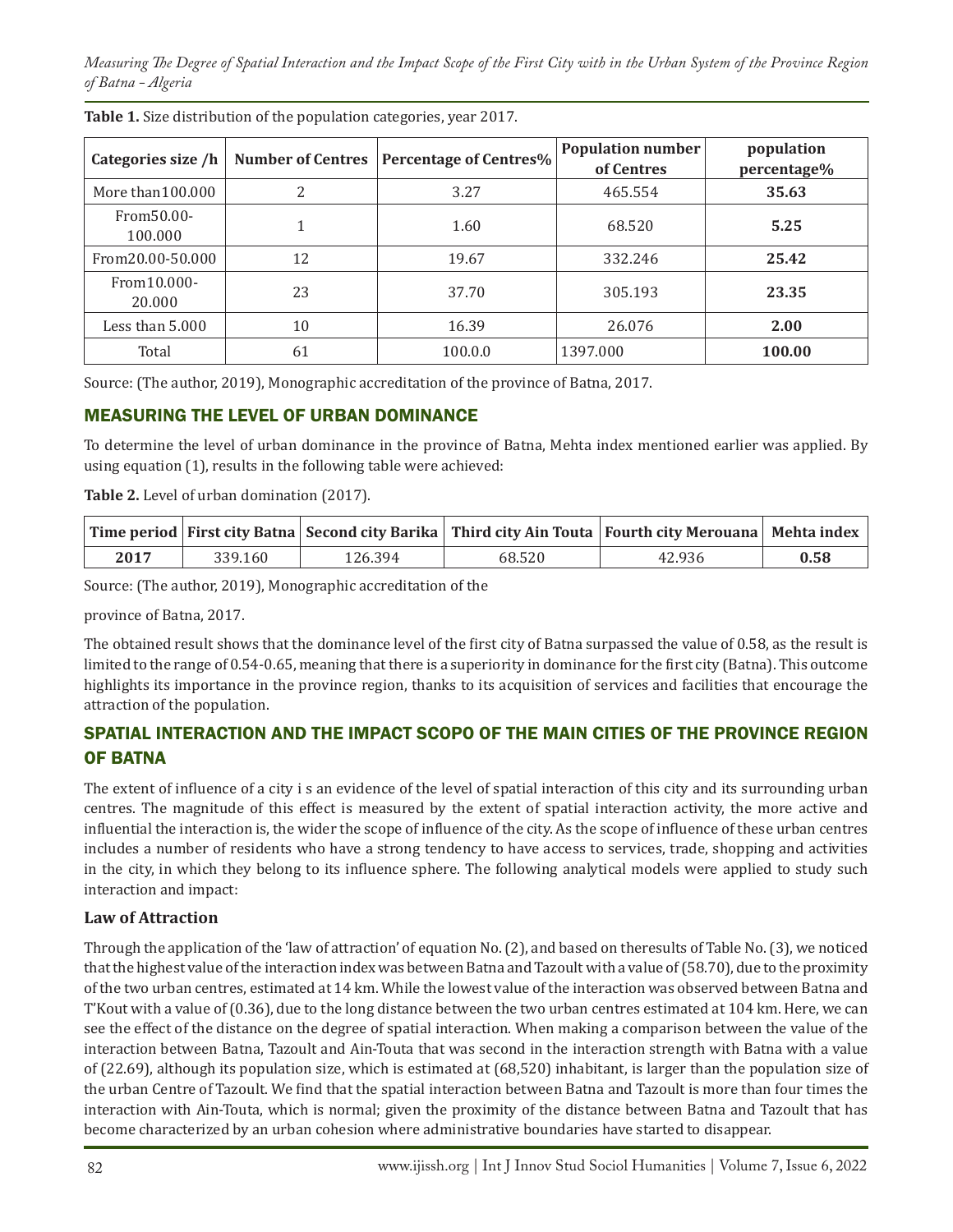Just as distance has an effect on spatial interaction, population size also has a clear effect on the value of the interaction, where it is noticed, for example but not limited to, the interaction between Batna and El-Madher, in which the distance is closer than Ain-Touta, it is 24 km. But because the population size of Ain-Touta is greater (68,520) inhabitant compared to El-Madher (21,982) inhabitant, Ain-Touta interaction with Batnais double the interaction of El-Madher with the same urban centre. Therefore, the interpretation of the previous results suggests that the spatial interaction between two cities is affected by the distance, as well as the population size, as it is the case between cities of El-Madher, Ain Al-Touta, and Theniet El-Abed.

We point out that this rule on the interaction strength does not always give us correct results in terms of the influence of distance, due to some obstacles that can prevent any two neighbouring cities from interacting, which can be natural, related to topography, such as the mountainous region of Arris. The city of Arris is closer to Batna (36 Km) than Theniet El-Abed and its population size is greater than (36,165) inhabitant compared to the population size of Theniet El-Abed (12,421) inhabitant, however, the indicator of interaction between the city of Batna and Theniet El-Abed (13.92) is stronger than between Batna and Arris (9.46). The obstacles in this case is possibly due to the presence of certain opportunities (the presence of acity, Arris for example, with a surplus of goods and services) closer to the city of Batna would limit the possibility of connections and thus, weaken the power of spatial interaction.

| <b>First city</b> | <b>Major cities (districts)</b> | distance / km | population/thousand | interaction force<br>G M1 x M2<br>$F =$<br>$\overline{\mathbf{D}^2}$ |
|-------------------|---------------------------------|---------------|---------------------|----------------------------------------------------------------------|
|                   | Merouana                        | 51            | 42.936              | 5.59                                                                 |
|                   | Ain-Touta                       | 32            | 68.520              | 22.69                                                                |
|                   | Arris                           | 36            | 36.165              | 9.46                                                                 |
|                   | <b>Barika</b>                   | 94            | 126.394             | 4.85                                                                 |
|                   | Al Madher                       | 24            | 21.982              | 12.94                                                                |
|                   | Menaa                           | 85            | 15.305              | 7.18                                                                 |
|                   | N'gaous                         | 77            | 33.745              | 1.93                                                                 |
|                   | Ras Al Aioun                    | 85            | 27.049              | 1.26                                                                 |
| <b>Batna</b>      | Seriana                         | 32            | 20.167              | 6.67                                                                 |
|                   | Tazoult                         | 14            | 33.924              | 58.70                                                                |
|                   | Theniet El Abed                 | 55            | 12.421              | 13.92                                                                |
|                   | Ain DJasser                     | 63            | 18.657              | 1.59                                                                 |
|                   | Ichmoul                         | 53            | 10.642              | 1.28                                                                 |
|                   | Bouzina                         | 69            | 13.700              | 0.97                                                                 |
|                   | Chemora                         | 57            | 19.343              | 2.01                                                                 |
|                   | Ouled Si Slimane                | 79            | 13.600              | 0.73                                                                 |
|                   | T'ikout                         | 104           | 11.710              | 0.36                                                                 |
|                   | Djezar                          | 114           | 27.560              | 0.71                                                                 |
|                   | Timgad                          | 42            | 12.774              | 2.45                                                                 |
|                   | Seggana                         | 74            | 7.119               | 0.44                                                                 |

**Table 3.** The size of the interaction between the first and second city (Law of Attraction).

Source: (The author, 2019), Monographic accreditation of the province of Batna, 2017

#### **Breaking-Point Law (The Reilly Law)**

To measure the interaction between two clusters(a) and (b) for example, we willdefine the boundary between their area of influence so that they are not equal in size. Through this analysis, we aim to determine the point that separates between residents of cluster (b) who comet cluster (a) to obtain goods and services, as well as residents of cluster (a) who got cluster (b) to obtain the same goods and services or other facilities.

Using the equation No. (3) and based on the results of Table No. (4), we noticed that the breaking distance between Batna and Barika (35.60 km) is the longest, due to the high population of Barika, as it is the second in population size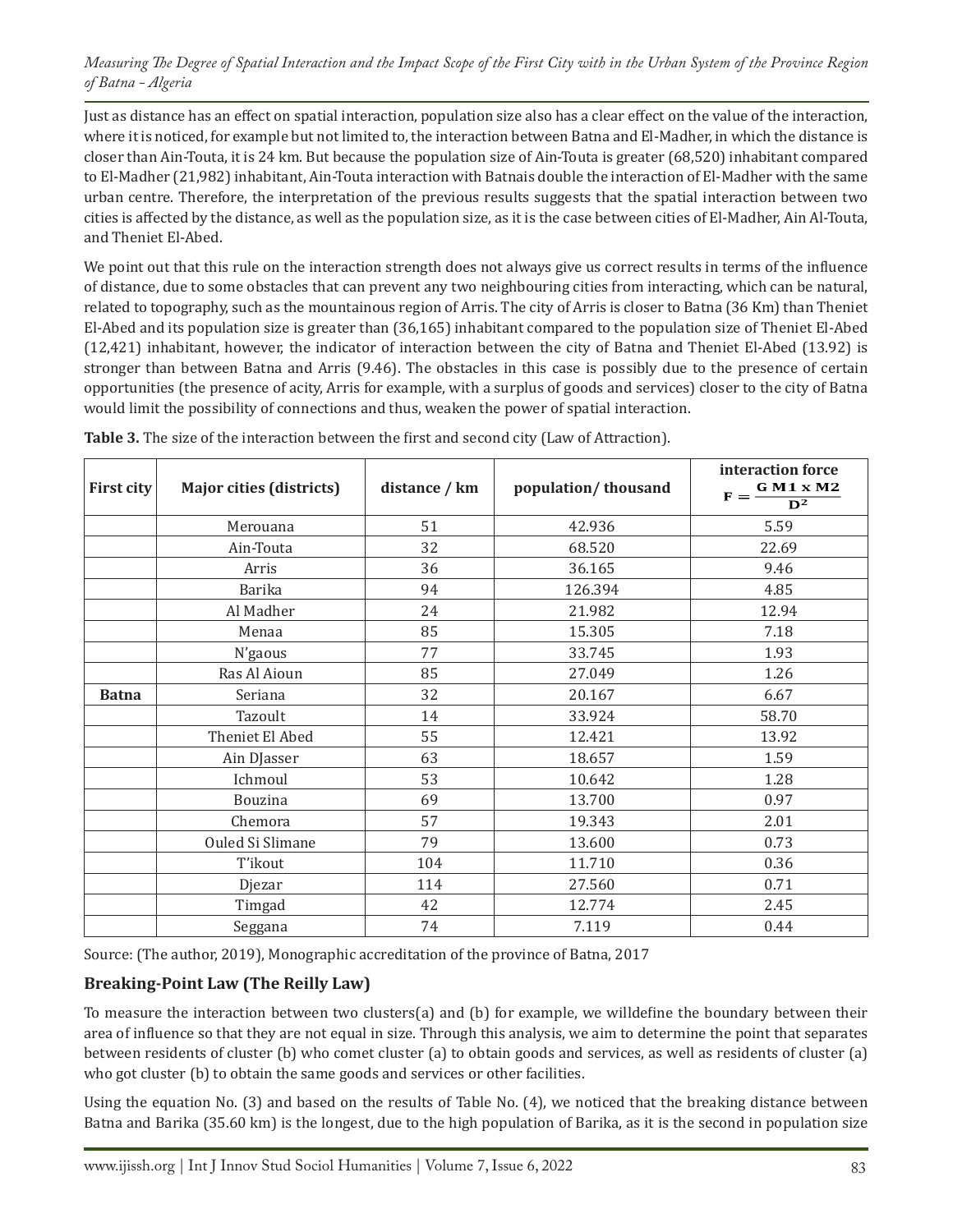after the main city of Batna, compare with the rest of cities and urban centre of the province. While the distance of the city of Batna from the breaking-point (between Batna and Tazoult) is (3.36 km), and it is the shortest breaking distance of Batna city, this is due to the small distance (14 km) between the two Batna and Tazoult.

Both the distance and the size of the population control the degree of interaction, but when these two factors were compared and analysed, we find that:

With regard to the distance and when making a comparison between two urban centres that are at the same distance from Batna, namely Ain Touta and Syriana (32 km), we find that the difference in the number of inhabitants in both led to a difference in the distance of the breaking-points between them and Batna. In the case of population size, in that both Tazoult and N'Gaousare characterized by roughly the same number of inhabitants and differ in the distance from Batna, but the difference in distance between each of them and the city of Batna has affected the distance of the breaking-point, so we conclude that the closer the breaking-point is to the first city Batna, the greater the interactions between this city and the second one.

Finally, we can state that all the results obtained through the application of the Reilly Law remain merely abstract numbers for theoretical boundaries that differ from the administrative ones. This calls for resorting to other data that support field studies, which includes analysis and measurement of factors such as the actual trips of the population as a real way for getting information on the interaction that occurs between cities and the movement of goods, service and other activities. We also refer to other factors that have an impact on determining the distance of the breaking-point, the most important of which are typology and technology, such as means of transportation and communication in reducing the number of trips, as well as controlling time.

| The first city | major cities<br>(districts) | distance/km | distance of the first city<br>from the breaking-point | distance of the second city<br>from the breaking-point |
|----------------|-----------------------------|-------------|-------------------------------------------------------|--------------------------------------------------------|
|                | Merouana                    | 51          | 13.42                                                 | 37.58                                                  |
|                | Ain-Touta                   | 32          | 9.93                                                  | 22.07                                                  |
|                | Arris                       | 36          | 9.81                                                  | 27.09                                                  |
|                | <b>Barika</b>               | 94          | 35.60                                                 | 58.40                                                  |
|                | Al Madher                   | 24          | 4.86                                                  | 19.14                                                  |
|                | Menaa                       | 85          | 14.91                                                 | 70.09                                                  |
|                | N'gaous                     | 77          | 18.46                                                 | 58.54                                                  |
|                | Ras Al Aioun                | 85          | 18.72                                                 | 66.28                                                  |
| <b>Batna</b>   | Seriana                     | 32          | 6.72                                                  | 25.73                                                  |
|                | Tazoult                     | 14          | 3.36                                                  | 10.64                                                  |
|                | Theniet El Abed             | 55          | 8.84                                                  | 46.16                                                  |
|                | Ain DJasser                 | 63          | 11.97                                                 | 51.03                                                  |
|                | Ichmoul                     | 53          | 7.98                                                  | 45.02                                                  |
|                | Bouzina                     | 69          | 11.55                                                 | 57.45                                                  |
|                | Chemora                     | 57          | 11.00                                                 | 46.00                                                  |
|                | Ouled Si Slimane            | 79          | 13.16                                                 | 65.84                                                  |
|                | T'ikout                     | 104         | 16.30                                                 | 87.70                                                  |
|                | Djezar                      | 114         | 25.33                                                 | 88.67                                                  |
|                | Timgad                      | 42          | 6.82                                                  | 35.18                                                  |
|                | Seggana                     | 74          | 9.36                                                  | 64.64                                                  |

**Table 4.** Size of the interaction between the first and second city according to Reilly's Law.

Source: (The author, 2019), Monographic accreditation of the province of Batna, 2017.

#### **Population Centre of Gravity Law**

In order to identify the size of the influence of the main city of Batna and the extent of its power, and through the application of equation No. (4) and based on the results of table No. (5), the radius of a circle was reached, which contains the area of influence of the city of Batna within the rest of the urban centres, as follows: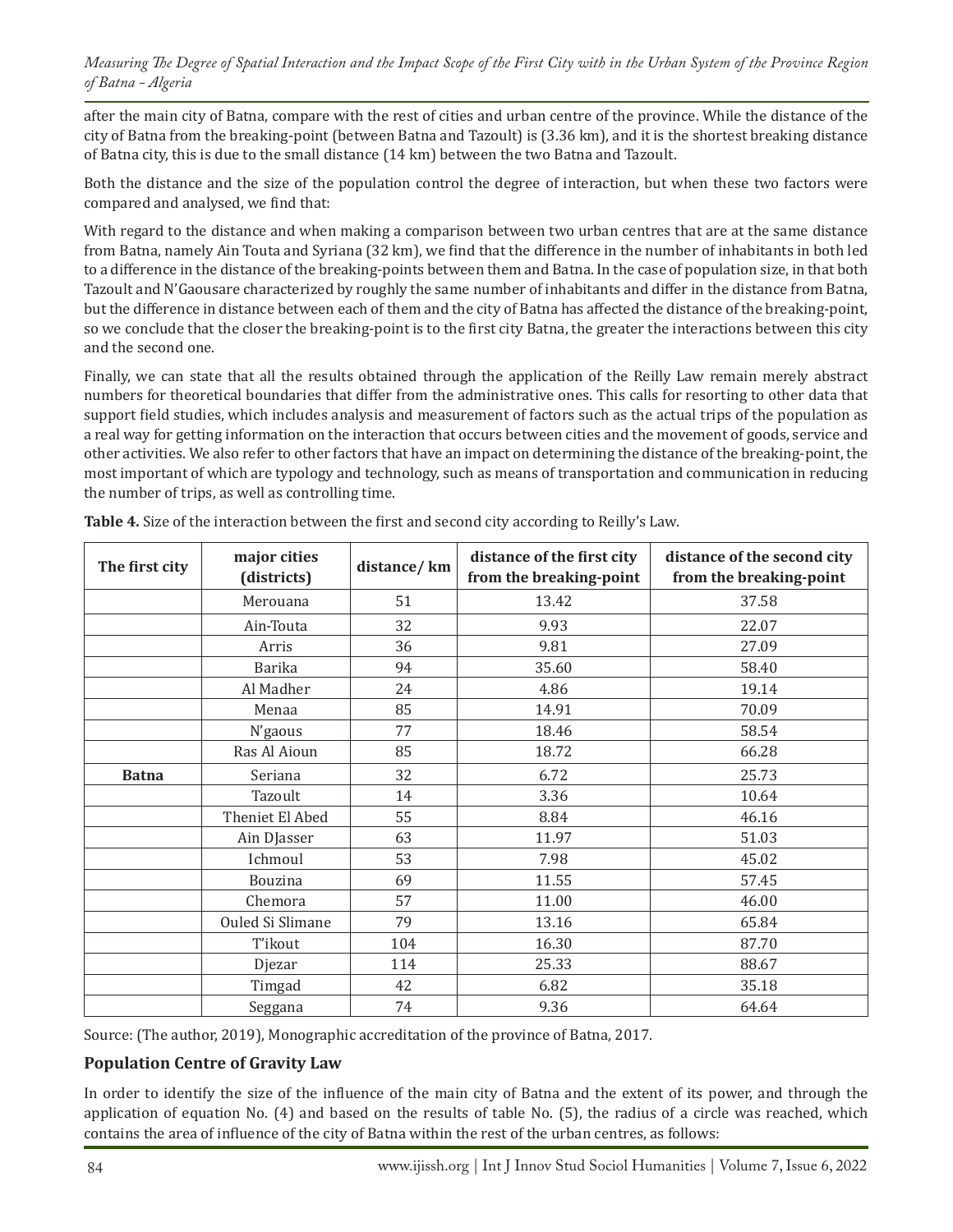$$
R = \sqrt{\frac{2801562}{912,873}} = 55.4 \text{ km}
$$

From the result, it is concluded that the area of influence of Batna city reaches a distance of 55.4 km, which is the radius of a circle whose centre is the city of Batna. This circle contains almost 10major cities of the province that are: Batna, Tazoult, El-Madher, Seriana, Ain-Touta, Arris, Timgad, Merouana, Ichmoul and Theniet El-Abed. That is, 65%of the population (estimated at 596.691 inhabitant) of the province region of Batnais residing in this circle, with an area of 9637.16 km2, or 8% of the total area of the province region.

| <b>Major cities (districts)</b> | Distance/km (D) | Population/thousand (M) | $D^2x M$   |
|---------------------------------|-----------------|-------------------------|------------|
| Batna                           |                 | 42.936                  |            |
| Merouana                        | 51              | 68.520                  | 111676.53  |
| Ain-Touta                       | 32              | 36.165                  | 70164.48   |
| Arris                           | 36              | 21.982                  | 46869.84   |
| <b>Barika</b>                   | 94              | 126.394                 | 1116817.38 |
| Al Madher                       | 24              | 15.305                  | 12661.63   |
| Menaa                           | 85              | 33.745                  | 119761.62  |
| N'gaous                         | 77              | 27.049                  | 200074.10  |
| Ras Al Aioun                    | 85              | 20.167                  | 195429.02  |
| Seriana                         | 32              | 33.924                  | 20651.00   |
| Tazoult                         | 14              | 12.421                  | 6649.10    |
| Theniet El Abed                 | 55              | 18.657                  | 37573.52   |
| Ain DJasser                     | 63              | 10.642                  | 74049.63   |
| Ichmoul                         | 53              | 13.700                  | 2983.37    |
| Bouzina                         | 69              | 19.343                  | 65225.70   |
| Chemora                         | 57              | 13.600                  | 62845.40   |
| Ouled Si Slimane                | 79              | 11.710                  | 84877.60   |
| T'ikout                         | 104             | 27.560                  | 126655.36  |
| Djezar                          | 114             | 12.774                  | 358169.76  |
| Timgad                          | 42              | 7.119                   | 22533.33   |
| Seggana                         | 74              | 42.936                  | 38983.64   |
| <b>Total</b>                    |                 | 912.873                 | 2801562.00 |

**Table 5.** Results of the population centre of gravity for the region province of Batna.

Source: (The author, 2019), Monographic accreditation of the province of Batna, 2017.

#### **CONCLUSION**

The present study has shown that spatial interaction is affected by many factorscombined with each other at the same period of time. Since distance and population size cannot alone provide accurate results about the state of spatial relationships and interactions, through which the state of the urban system can be identified. Hence, the spatial interaction and the degree of influence of cities on each other require the use of field studies that take into account a number of factors; including the natural one, such as climate and landform that can be obstacles for the movement of people from one region to another. Also political and administrative factors represented in the administrative borders between cities and urban centres and their divisions, not to mention the infrastructure of roads, transportation systems, as well as modern technology of digitization and its role in limiting the movement of citizens. From this study it is conclude that:

- There is an imbalance in the hierarchical structure through the distribution of urban clusters, and this is evident through the pattern of population distribution in the size categories, which seemed unequal and does not take the hierarchical style.
- There is a superiority in the dominance of the first city Batna, which highlights its importance within the province region.